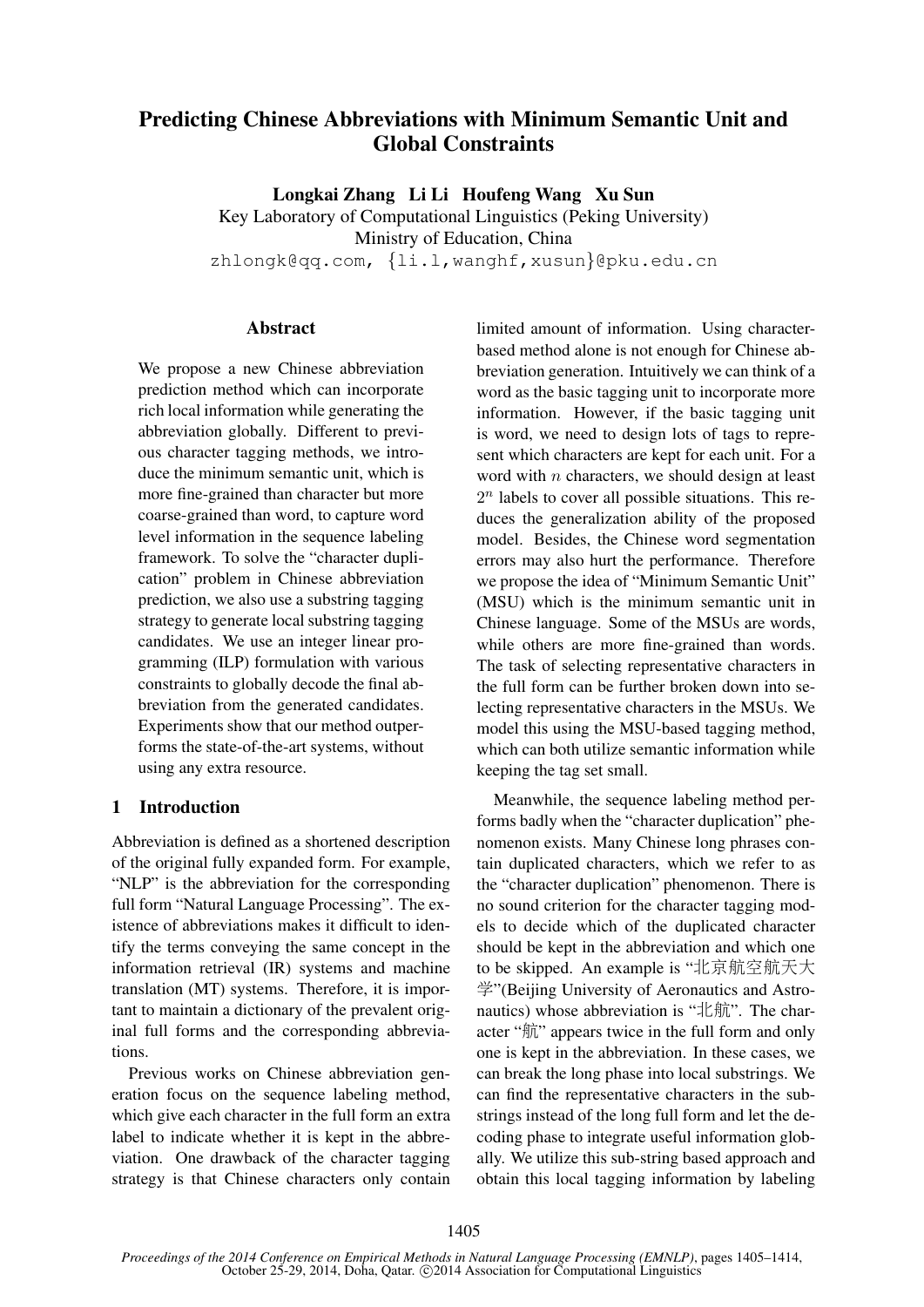on the sub-string of the full character sequence.

Given the MSU-based and substring-based methods mentioned above, we can get a list of potential abbreviation candidates. Some of these candidates may not agree on keeping or skipping of some specific characters. To integrate their advantages while considering the consistency, we further propose a global decoding strategy using Integer Linear Programming(ILP). The constraints in ILP can naturally incorporate 'non-local' information in contrast to probabilistic constraints that are estimated from training examples. We can also use linguistic constraints like "adjacent identical characters is not allowed" to decode the correct abbreviation in examples like the previous "北航" example.

Experiments show that our Chinese abbreviation prediction system outperforms the state-ofthe-art systems. In order to reduce the size of the search space, we further propose pruning constraints that are learnt from the training corpus. Experiment shows that the average number of constraints is reduced by about 30%, while the top-1 accuracy is not affected.

The paper is structured as follows. Section 1 gives the introduction. In section 2 we describe our method, including the MSUs, the substringbased tagging strategy and the ILP decoding process. Experiments are described in section 3. We also give a detailed analysis of the results in section 3. In section 4 related works are introduced, and the paper is concluded in the last section.

#### 2 System Architecture

#### 2.1 Chinese Abbreviation Prediction

Chinese abbreviations are generated by selecting representative characters from the full forms. For example, the abbreviation of "北京大学" (Peking University) is " $\pm \pm \pm$ " which is generated by selecting the first and third characters, see TABLE 1. This can be tackled from the sequence labeling point of view.

| Full form     |      |      |      |      |
|---------------|------|------|------|------|
| <b>Status</b> | Keep | Skip | Keep | Skip |
| Result        |      |      |      |      |
|               |      |      |      |      |

Table 1: The abbreviation " $\pm \pm \pm$ " of the full form "北京大学" (Peking University)

From TABLE 1 we can see that Chinese abbreviation prediction is a problem of selecting repre-

sentative characters from the original full form<sup>1</sup>. Based on this assumption, previous works mainly focus on this character tagging schema. In these methods, the basic tagging unit is the Chinese character. Each character in the full form is labeled as 'K' or 'S', where 'K' means the current character should be kept in abbreviation and 'S' means the current character should be skipped.

However, a Chinese character can only contain limited amount of information. Using characterbased method alone is not enough for Chinese abbreviation generation. We introduce an MSUbased method, which models the process of selecting representative characters given local MSU information.

### 2.2 MSU Based Tagging

#### 2.2.1 Minimum Semantic Unit

Because using the character-based method is not enough for Chinese abbreviation generation, we may think of word as the basic tagging unit to incorporate more information intuitively. In English, the abbreviations (similar to acronyms) are usually formed by concatenating initial letters or parts of a series of words. In other words, English abbreviation generation is based on words in the full form. However, in Chinese, word is not the most suitable abbreviating unit. Firstly, there is no natural boundary between Chinese words. Errors from the Chinese word segmentation tools will accumulate to harm the performance of abbreviation prediction. Second, it is hard to design a reasonable tag set when the length of a possible Chinese word is very long. The second column of TABLE 2 shows different ways of selecting representative characters of Chinese words with length 3. For a Chinese compound word with 3 characters, there are 6 possible ways to select characters. In this case we should have at least 6 kinds of tags to cover all possible situations. The case is even worse for words with more complicated structures. A suitable abbreviating unit should be smaller than word.

We propose the "Minimum Semantic Unit (MSU)" as the basic tagging unit. We define MSU as follows:

1. A word whose length is less or equal to 2 is an MSU.

 ${}^{1}$ A small portion of Chinese abbreviations are not generated from the full form. For example, the abbreviation of "山 东"(Shan Dong Province) is "鲁". However, we can use a look-up table to get this kind of abbreviations.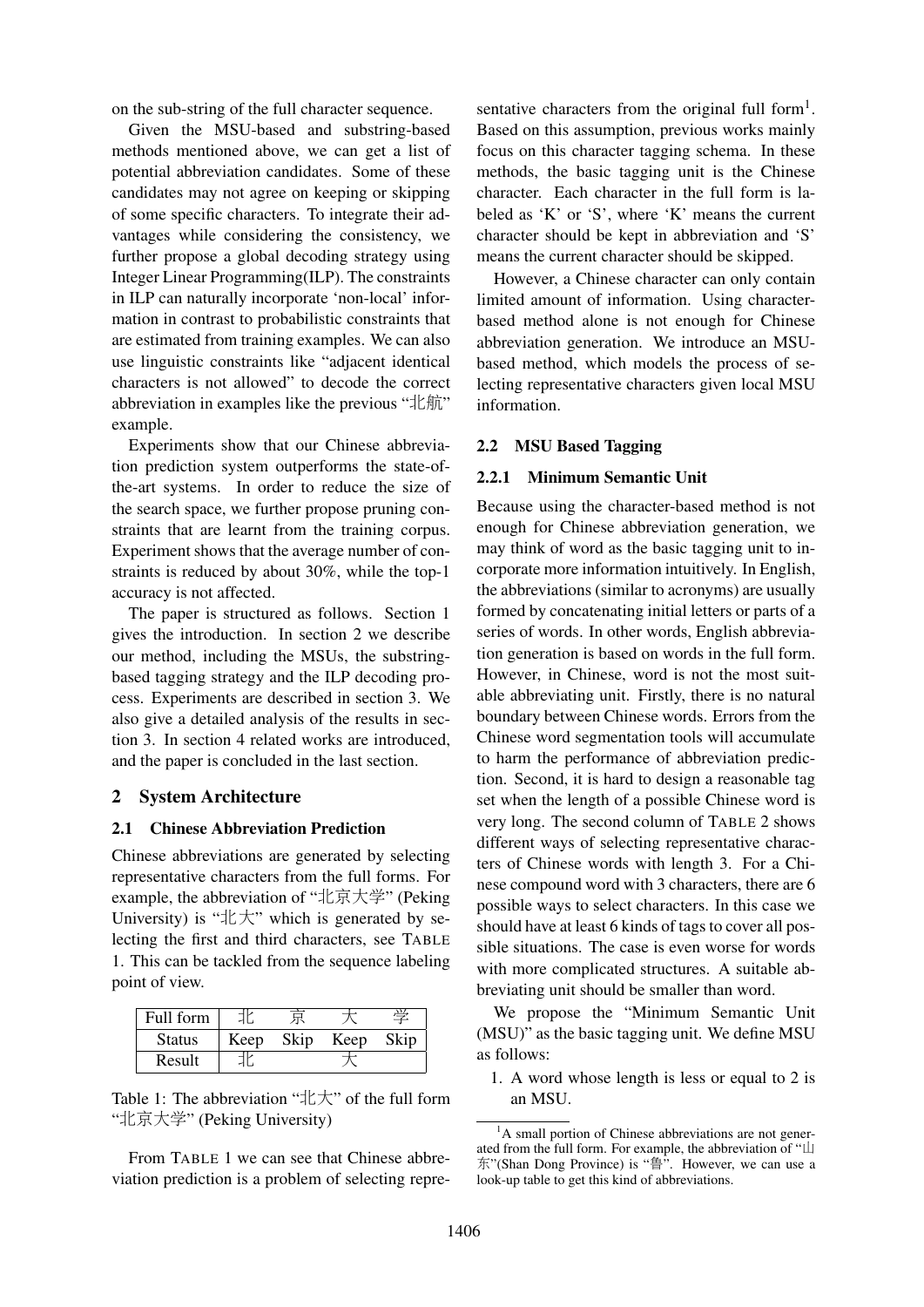| Full form               | <b>SK Label</b> | <b>MSUs</b> |
|-------------------------|-----------------|-------------|
| 幼儿园(nursery)            | 幼/K 儿/S 园/S     | 幼儿+园        |
| 补贴费(allowance)          | 补/S 贴/K 费/S     | 补贴+费        |
| 信用卡(Credit card)        | 信/S 用/S 卡/K     | 信用+卡        |
| 水电站(Hydropower Station) | 水/K 电/K 站/S     | 水+电+站       |
| 参议院(Senate)             | 参/K 议/S 院/K     | 参+议+院       |
| 音乐团(Music group)        | 音/S 乐/K 团/K     | 音乐+团        |

Table 2: Representing characters of Chinese words with length 3 ( $K$  for keep and  $S$  for skip) and the corresponding MSUs

2. A word whose length is larger than 2, but does not contain any MSUs with length equal to 2. For example, "火车站"(Railway Station) is not an MSU because the first two characters "火车"(Train) can form an MSU.

By this definition, all 6 strings in TABLE 2 are often thought as a word, but they are not MSUs in our view. Their corresponding MSU forms are shown in TABLE 2.

We collect all the MSUs from the benchmark datasets provided by the second International Chinese Word Segmentation Bakeoff<sup>2</sup>. We choose the Peking University (PKU) data because it is more fine-grained than all other corpora. Suppose we represent the segmented data as L (In our case L is the PKU word segmentation data), the MSU selecting algorithm is shown in TABLE 3.

For a given full form, we first segment it using a standard word segmenter to get a coarsegrained segmentation result. Here we use the Stanford Chinese Word Segmenter<sup>3</sup>. Then we use the MSU set to segment each word using the strategy of "Maximum Forward Matching"<sup>4</sup> to get the finegrained MSU segmentation result.

#### 2.2.2 Labeling strategy

For MSU-based tagging, we use a labeling method which uses four tags, "KSFL". "K" stands for "Keep the whole unit", "S" stands for "Skip the whole unit", "F" stands for "keep the First character of the unit", and Label "L" stands for "keep the Last character of the unit". An example is shown in TABLE 4.

The "KSFL" tag set is also applicable for MSUs whose length is greater than 2 (an example is "巧  $\bar{\nabla}$   $\bar{\nabla}$  / chocolate"). By examining the corpus we find that such MSUs are either kept of skipped in

| "国家语言文字工作委员会"(The ab- |                       |  |  |  |
|-----------------------|-----------------------|--|--|--|
| breviation is "国家语委") |                       |  |  |  |
| KSFL                  | 国家/K 语言/F 文字/S 工作/S 委 |  |  |  |
|                       | 员/F 会/S               |  |  |  |

Table 4: The abbreviation "国家语委" of "国家<sup>语</sup> 言文字工作会" (National Linguistics Work Committee) based on MSU tagging.

the final abbreviations. Therefore, the labels of these long MSUs are either 'K' or 'S'. Empirically, this assumption holds for MSUs, but does not hold for words<sup>5</sup>.

#### 2.2.3 Feature templates

The feature templates we use are as follows. See TABLE 5.

- 1. Word  $X_i$  ( $-2 \le i \le 2$ )
- 2. POS tag of word  $X_i$  (−2 ≤ i ≤ 2)
- 3. Word Bigrams  $(X_i, X_{i+1})$  (−2 ≤  $i$  ≤ 1)
- 4. Type of word  $X_i$  ( $-2 \le i \le 2$ )
- 5. Length of word  $X_i$  ( $-2 \le i \le 2$ )

Table 5: Feature templates for unit tagging. X represents the MSU sequence of the full form.  $X_i$ represents the ith MSU in the sequence.

Templates 1, 2 and 3 express word uni-grams and bi-grams. In MSU-based tagging, we can utilize the POS information, which we get from the Stanford Chinese POS Tagger<sup>6</sup>. In template 4, the type of word refers to whether it is a number, an English word or a Chinese word. Because the basic tagging unit is MSU, which carries word information, we can use many features that are infeasible in character-based tagging.

<sup>2</sup>http://www.sighan.org/bakeoff2005/ <sup>3</sup>http://nlp.stanford.edu/software/ segmenter.shtml

<sup>4</sup> In Chinese, "Forward" means from left to right.

<sup>&</sup>lt;sup>5</sup>In table 2, all examples are partly kept.

<sup>6</sup>http://nlp.stanford.edu/software/ tagger.shtml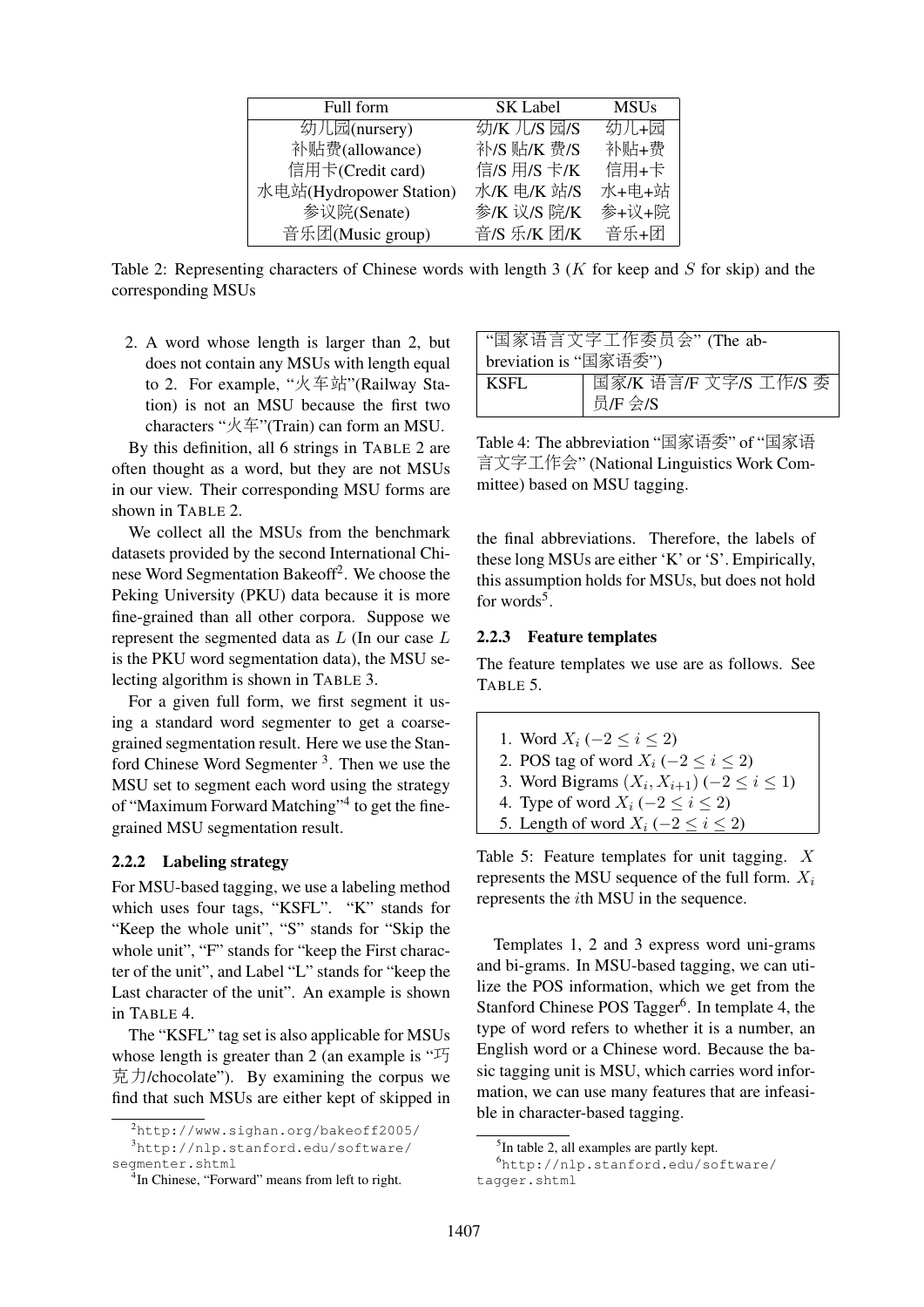| Init:                                                          |
|----------------------------------------------------------------|
| Let $MSUSE =$ empty set                                        |
| For each word $w$ in $L$ :                                     |
| If $Length(w) \leq 2$                                          |
| Add w to $MSUSE$                                               |
| End if                                                         |
| End for                                                        |
| For each word $w$ in $L$ :                                     |
| If $Length(w) > 2$ and no word x in MSUSet is a substring of w |
| Add w to $MSUSE$                                               |
| End if                                                         |
| End for                                                        |
| Return <i>MSUSet</i>                                           |

Table 3: Algorithm for collecting MSUs from the PKU corpus

### 2.2.4 Sequence Labeling Model

The MSU-based method gives each MSU an extra indicative label. Therefore any sequence labeling model is appropriate for the method. Previous works showed that Conditional Random Fields (CRFs) can outperform other sequence labeling models like MEMMs in abbreviation generation tasks (Sun et al., 2009; Tsuruoka et al., 2005). For this reason we choose CRFs model in our system.

For a given full form's MSU list, many candidate abbreviations are generated by choosing the k-best results of the CRFs. We can use the forward-backward algorithm to calculate the probability of a specified tagging result. To reduce the searching complexity in the ILP decoding process, we delete those candidate tagged sequences with low probability.

### 2.3 Substring Based Tagging

As mentioned in the introduction, the sequence labeling method, no matter character-based or MSU-based, perform badly when the "character duplication" phenomenon exists. When the full form contains duplicated characters, there is no sound criterion for the sequence tagging strategy to decide which of the duplicated character should be kept in the abbreviation and which one to be skipped. On the other hand, we can tag the substrings of the full form to find the local representative characters in the substrings of the long full form. Therefore, we propose the sub-string based approach to given labeling results on sub-strings. These results can be integrated into a more accurate result using ILP constraints, which we will describe in the next section.

Another reason for using the sub-string based methods is that long full forms contain more characters and are much easier to make mistakes during the sequence labeling phase. Zhang et al. (2012) shows that if the full form contains less than 5 characters, a simple tagger can reach an accuracy of 70%. Zhang et al. (2012) also shows that if the full form is longer than 10 characters, the average accuracy is less than 30%. The numerous potential candidates make it hard for the tagger to choose the correct one. For the long full forms, although the whole sequence is not correctly labeled, we find that if we only consider its short substrings, we may find the correct representative characters. This information can be integrated into the decoding model to adjust the final result.

We use the MSU-based tagging method in the sub-string tagging. The labeling strategy and feature templates are the same to the MSU-based tagging method. In practice, enumerating all subsequences of a given full form is infeasible if the full form is very long. For a given full form, we use the boundary MSUs to reduce the possible sub-sequence set. For example, "中国科 学院"(Chinese Academy of Science) has 5 subsequences: "中国", "中国科学", "科学", "科学 院" and "院".

### 2.4 ILP Formulation of Decoding

Given the MSU-based and sub-sequence-based methods mentioned above as well as the prevalent character-based methods, we can get a list of potential abbreviation candidates and abbreviated substrings. We should integrate their advantages while keeping the consistency between each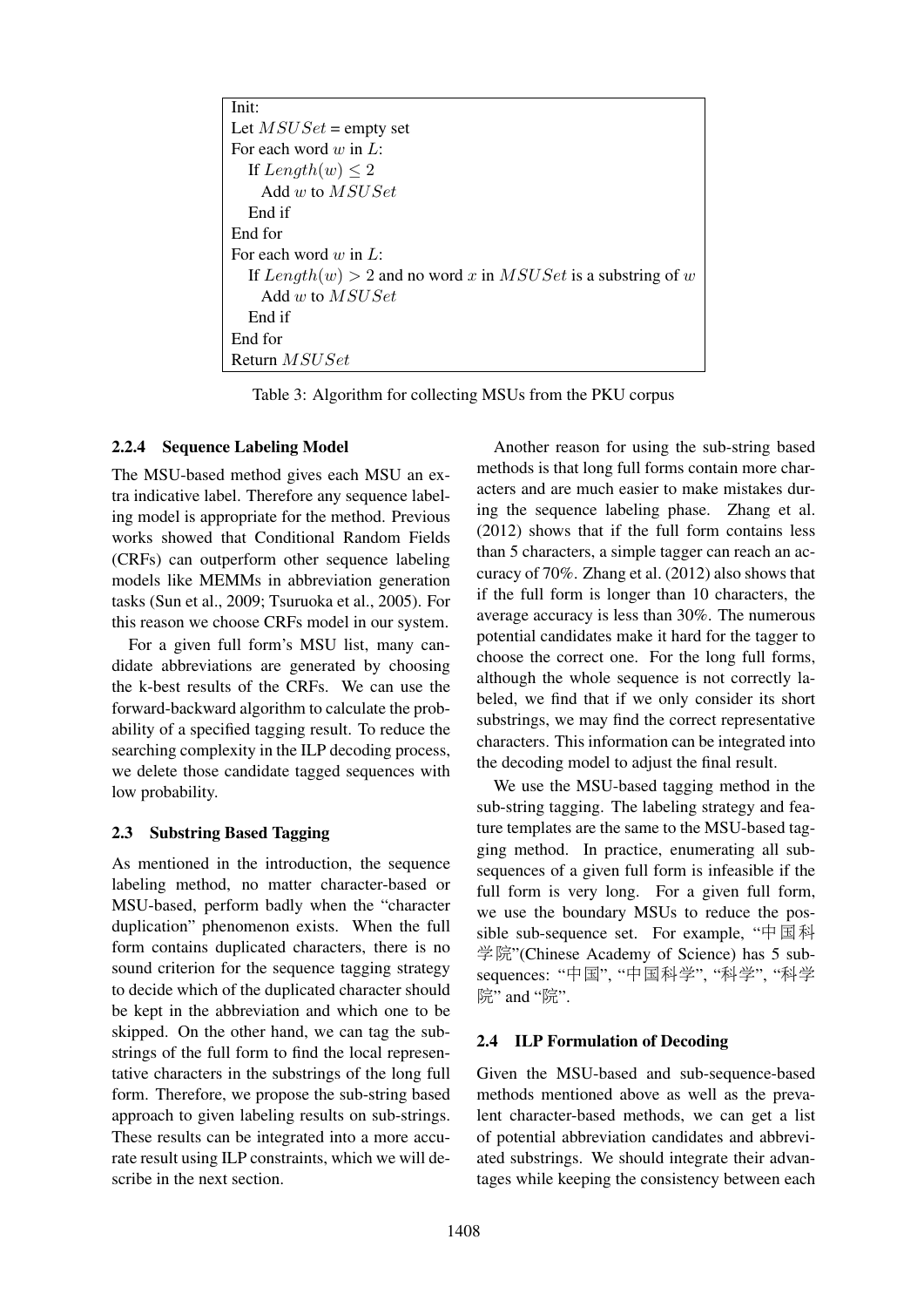candidate. Therefore we further propose a global decoding strategy using Integer Linear Programming(ILP). The constraints in ILP can naturally incorporate 'non-local' information in contrast to probabilistic constraints that are estimated from training examples. We can also use linguistic constraints like "adjacent identical characters is not allowed" to decode the correct abbreviation in examples like the " $\pm \hat{m}$ " example in section 1.

Formally, given the character sequence of the full form  $c = c_1...c_l$ , we keep Q top-ranked MSU-based tagging results  $T=(T_1, ..., T_Q)$  and M tagged substrings  $S=(S_1, ..., S_M)$  using the methods described in previous sections. We also use N top-ranked character-based tagging results  $R=(R_1, ..., R_N)$  based on the previous characterbased works. We also define the set  $U = S \cup R \cup T$ as the union of all candidate sequences. Our goal is to find an optimal binary variable vector solution  $\vec{v} = \vec{x}\vec{y}\vec{z} = (x_1, ..., x_M, y_1, ..., y_N, z_1, ..., z_Q)$  that maximizes the object function:

$$
\lambda_1 \sum_{i=1}^{M} score(S_i) \cdot x_i + \lambda_2 \sum_{i=1}^{N} score(R_i) \cdot y_i
$$

$$
+ \lambda_3 \sum_{i=1}^{Q} score(T_i) \cdot z_i
$$

subject to constrains in TABLE 6. The parameters  $\lambda_1$ ,  $\lambda_2$ ,  $\lambda_3$  controls the preference of the three parts, and can be decided using cross-validation.

Constraint 1 indicates that  $x_i$ ,  $y_i$ ,  $z_i$  are all boolean variables. They are used as indicator variables to show whether the corresponding tagged sequence is in accordance with the final result.

Constraint 2 is used to guarantee that at most one candidate from the character-based tagging is preserved. We relax the constraint to allow the sum to be zero in case that none of the top-ranked candidate is suitable to be the final result. If the sum equals zero, then the sub-sequence based tagging method will generate a more suitable result. Constrain 3 has the same utility for the MSUbased tagging.

Constraint 4, 5, 6 are inter-method constraints. We use them to guarantee that the labels of the preserved sequences of different tagging methods do not conflict with each other. Constraint 7 is used to guarantee that the labels of the preserved sub-strings do not conflict with each other.

Constraint 8 is used to solve the "character duplicate" problem. When two identical characters are kept adjacently, only one of them will be kept. Which one will be kept depends on the global decoding score. This is the advantage of ILP against traditional sequence labeling methods.

### 2.5 Pruning Constraints

The efficiency of solving the ILP decoding problem depends on the number of candidate tagging sequences N and Q, as well as the number of subsequences M. Usually, N and Q is less than 10 in our experiment. Therefore, M influences the time complexity the most. Because we use the boundary of MSUs instead of enumerating all possible subsequences, the value of M can be largely reduced.

Some characters are always labeled as "S" or "K" once the context is given. We can use this phenomenon to reduce the search space of decoding. Let  $c_i$  denote the  $i_{th}$  character relative to the current character  $c_0$  and  $t_i$  denote the tag of  $c_i$ . The context templates we use are listed in TABLE 7.

| Uni-gram Contexts $\mid c_0, c_{-1}, c_1 \rangle$            |  |
|--------------------------------------------------------------|--|
| Bi-gram Contexts $\mid c_{-1}c_0, c_{-1}c_1, c_0c_1 \rangle$ |  |

Table 7: Context templates used in pruning

With respect to a training corpus, if a context C relative to  $c_0$  always assigns a certain tag t to  $c<sub>0</sub>$ , then we can use this constraint in pruning. We judge the degree of "always" by checking whether  $\frac{count(C \wedge t_0=t)}{count(C)}$  > threshold. The threshold is a non-negative real number under 1.0.

#### 3 Experiments

#### 3.1 Data and Evaluation Metric

We use the abbreviation corpus provided by Institute of Computational Linguistics (ICL) of Peking University in our experiments. The corpus is similar to the corpus used in Sun et al. (2008, 2009); Zhang et al. (2012). It contains 8, 015 Chinese abbreviations, including noun phrases, organization names and some other types. Some examples are presented in TABLE 8. We use 80% abbreviations as training data and the rest as testing data. In some cases, a long phrase may contain more than one abbreviation. For these cases, the corpus just keeps their most commonly used abbreviation for each full form.

The evaluation metric used in our experiment is the top-K accuracy, which is also used by Tsuruoka et al. (2005), Sun et al. (2009) and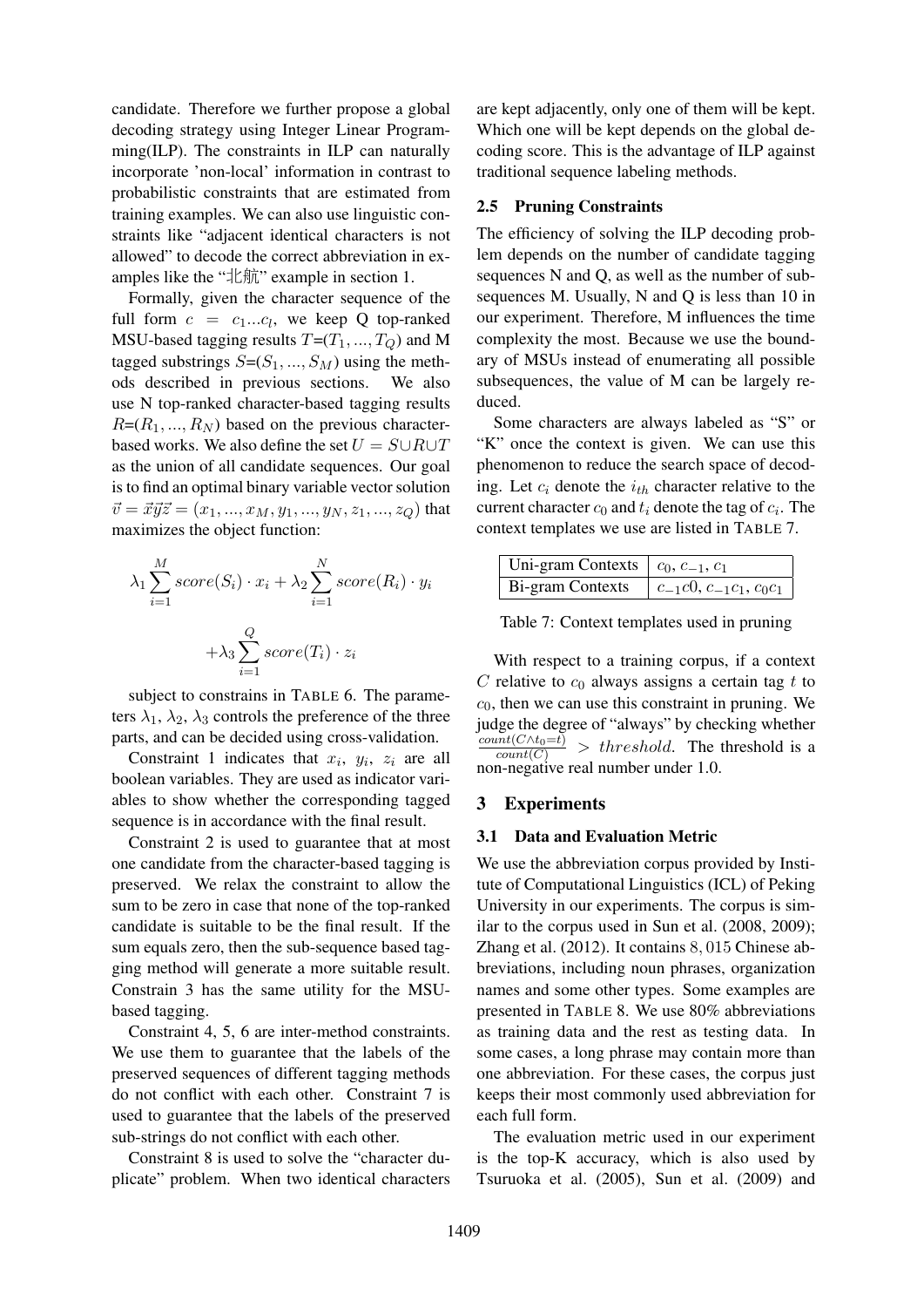1.  $x_i \in \{0,1\}, y_i \in \{0,1\}, z_i \in \{0,1\}$ 

- 2.  $\sum_{i=1}^{N} y_i \leq 1$
- 3.  $\sum_{i=1}^{Q} z_i \leq 1$
- 4.  $\forall R_i \in R$ ,  $S_j \in S$ , if  $R_i$  and  $S_j$  have a same position but the position gets different labels, then  $y_i + x_j \leq 1$
- 5.  $\forall T_i \in T$ ,  $S_j \in S$ , if  $T_i$  and  $S_j$  have a same position but the position gets different labels, then  $z_i + x_j \leq 1$
- 6.  $\forall R_i \in R$ ,  $T_j \in T$ , if  $R_i$  and  $T_j$  have a same position but the position gets different labels, then  $x_i + z_j \leq 1$
- 7.  $\forall S_i, S_j \in S$  if  $S_i$  and  $S_j$  have a same position but the position gets different labels, then  $z_i + z_j \leq 1$
- 8.  $\forall S_i, S_j \in S$  if the last character  $S_i$  keeps is the same as the first character  $S_j$  keeps, then  $z_i + z_j \leq 1$

| Type              | Full form                  | Abbreviation |
|-------------------|----------------------------|--------------|
| Noun Phrase       | 优秀稿件(Excellent articles)   | 稿            |
| Organization      | 作家协会(Writers' Association) | 作协           |
| Coordinate phrase | 受伤死亡(Injuries and deaths)  | 五十           |
| Proper noun       | 传播媒介(Media)                | 专媒           |
|                   |                            |              |

Table 6: Constraints for ILP

| Table 8: Examples of the corpus (Noun Phrase, Organization, Coordinate Phrase, Proper Noun) |  |  |
|---------------------------------------------------------------------------------------------|--|--|
|---------------------------------------------------------------------------------------------|--|--|

Zhang et al. (2012). The top-K accuracy measures what percentage of the reference abbreviations are found if we take the top N candidate abbreviations from all the results. In our experiment, top-10 candidates are considered in re-ranking phrase and the measurement used is top-1 accuracy (which is the accuracy we usually refer to) because the final aim of the algorithm is to detect the exact abbreviation.

 $CRF++^7$ , an open source linear chain CRF tool, is used in the sequence labeling part. For ILP part, we use lpsolve<sup>8</sup>, which is also an open source tool. The parameters of these tools are tuned through cross-validation on the training data.

#### 3.2 Results

TABLE 9 shows the top-K accuracy of the character-based and MSU-based method. We can see that the MSU-based tagging method can utilize word information, which can get better performance than the character-based method. We can also figure out that the top-5 candidates include the reference abbreviation for most full forms. Therefore reasonable decoding by considering all possible labeling of sequences may improve the performance. Although the MSU-based methods only outperforms character-based methods by 0.75%

for top-1 accuracy, it is much better when considering top-2 to top-5 accuracy  $(+2.5\%)$ . We further select the top-ranked candidates for ILP decoding. Therefore the MSU-based method can further improve the performance in the global decoding phase.

| K                       | char-based | MSU-based |
|-------------------------|------------|-----------|
|                         | 0.5714     | 0.5789    |
| 2                       | 0.6879     | 0.7155    |
| 3                       | 0.7681     | 0.7819    |
| 4                       | 0.8070     | 0.8283    |
| $\overline{\mathbf{S}}$ | 0.8333     | 0.8583    |

Table 9: Top-K ( $K \leq 5$ ) results of character-based tagging and MSU-based tagging

We then use the top-5 candidates of characterbased method and MSU-based method, as well as the top-2 results of sub-sequence labeling in the ILP decoding phase. Then we select the topranked candidate as the final abbreviation of each instance. TABLE 10 shows the results. We can see that the accuracy of our method is 61.0%, which improved by +3.89% compared to the characterbased method, and +3.14% compared to the MSUbased method.

We find that the ILP decoding phase do play an important role in generating the right an-

 $^7$ http:// $crfpp.sourcefore,net/$ 

<sup>8</sup>http://lpsolve.sourceforge.net/5.5/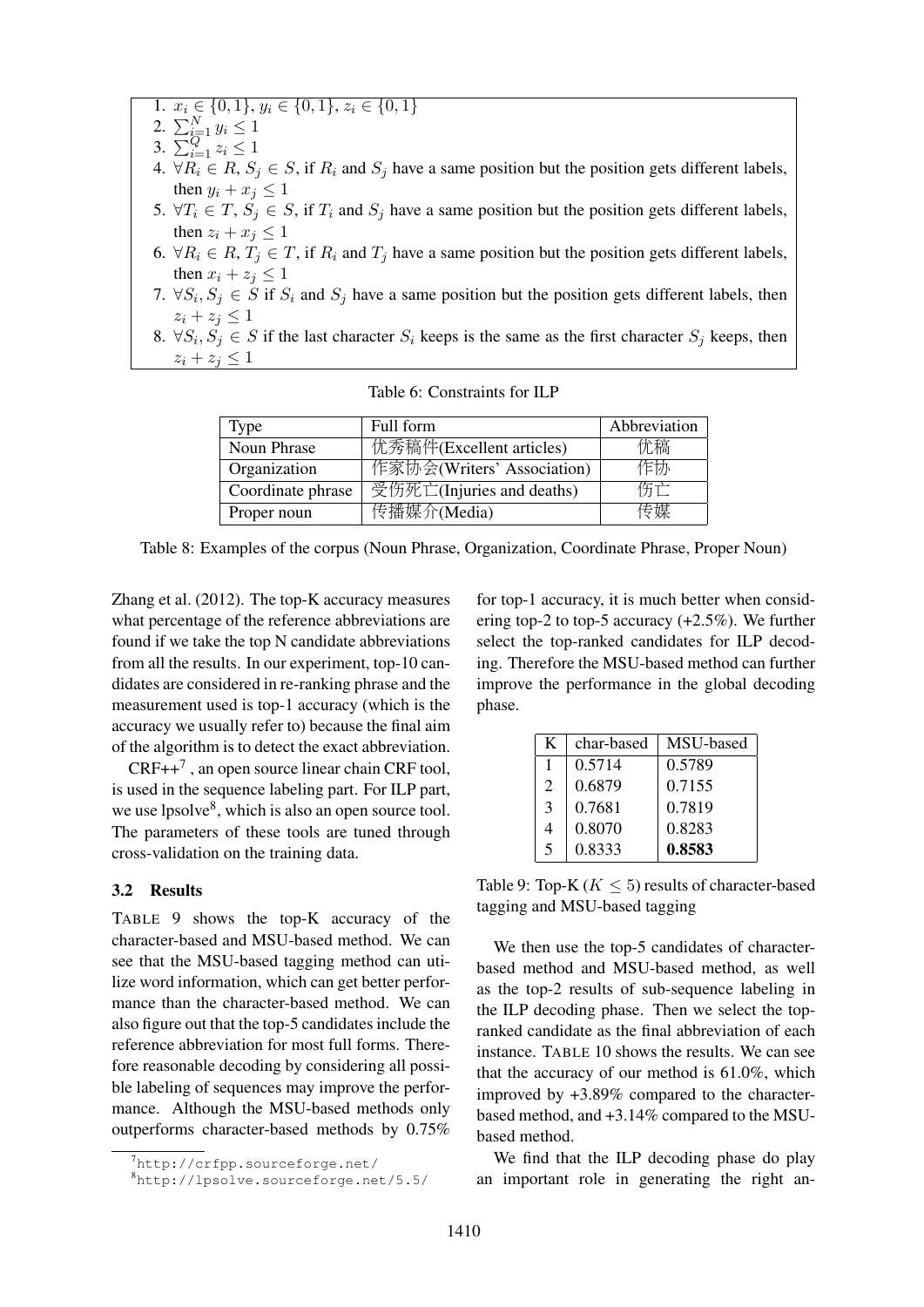| Method            | Top-1 Accuracy |
|-------------------|----------------|
| Char-based        | 0.5714         |
| MSU-based         | 0.5789         |
| <b>ILP</b> Result | 0.6103         |

Table 10: Top-1 Accuracy after ILP decoding

swer. Some reference abbreviations which are not picked out by either tagging method can be found out after decoding. TABLE 11 shows the example of the organization name "高等学校统一招生 办公室" (Higher Education Admissions Office). Neither the character-based method nor the MSUbased method finds the correct answer "高招办", while after ILP decoding, "高招办" becomes the final result. TABLE 12 and TABLE 13 give two more examples.

| True Result         | 高招办 |
|---------------------|-----|
| Char-based          | 高办  |
| MSU-based           | 高统办 |
| <b>ILP</b> Decoding | 高招办 |
|                     |     |

Table 11: Top-1 result of "高等学校统一招生<sup>办</sup> 公室" (Higher Education Admissions Office)

| <b>True Result</b>  | 超值  |
|---------------------|-----|
| Char-based          | 物值  |
| MSU-based           | 物超值 |
| <b>ILP</b> Decoding | 超值  |

Table 12: Top-1 result of "物超价值" (Articles exceed the value)

| True Result         | 声光视效 |
|---------------------|------|
| Char-based          | 声光效  |
| MSU-based           | 声效果  |
| <b>ILP</b> Decoding | 声光视效 |

Table 13: Top-1 result of "声音灯光视觉效果" (Visual effects of sound and lights)

#### 3.3 Improvements Considering Length

Full forms that are longer than five characters are long terms. Long terms contain more characters, which is much easier to make mistakes. Figure 1 shows the top-1 accuracy respect to the term length using different tagging methods and using ILP decoding. The x-axis represents the length of the full form. The y-axis represents top-1 accuracy. We find that our method works especially better than pure character-based or MSU-based approach when the full form is long. By decoding using ILP, both local and global information are incorporated. Therefore many of these errors can be eliminated.



Figure 1: Top-1 accuracy of different methods considering length

#### 3.4 Effect of pruning

As discussed in previous sections, if we are able to pre-determine that some characters in a certain context should be kept or skipped, then the number of possible boolean variable  $x$  can be reduced. TABLE 14 shows the differences. To guarantee a high accuracy, we set the threshold to be 0.99. When the original full form is partially tagged by the pruning constraints, the number of boolean variables per full form is reduced from 34.4 to 25.5. By doing this, we can improve the prediction speed over taking the raw input.

From TABLE 14 we can also see that the top-1 accuracy is not affected by these pruning constraints. This is obvious, because CRF itself has a strong modeling ability. The pruning constraints cannot improve the model accuracy. But they can help eliminate those false candidates to make the ILP decoding faster.

|        | Accuracy | Average length | Time(s) |
|--------|----------|----------------|---------|
| raw    | 0.6103   | 34.4           | 12.5    |
| pruned | 0.6103   | 25.5           |         |

Table 14: Comparison of testing time of raw input and pruned input

### 3.5 Compare with the State-of-the-art Systems

We also compare our method with previous methods, including Sun et al. (2009) and Zhang et al. (2012). Because we use a different corpus, we re-implement the system Sun et al. (2009), Zhang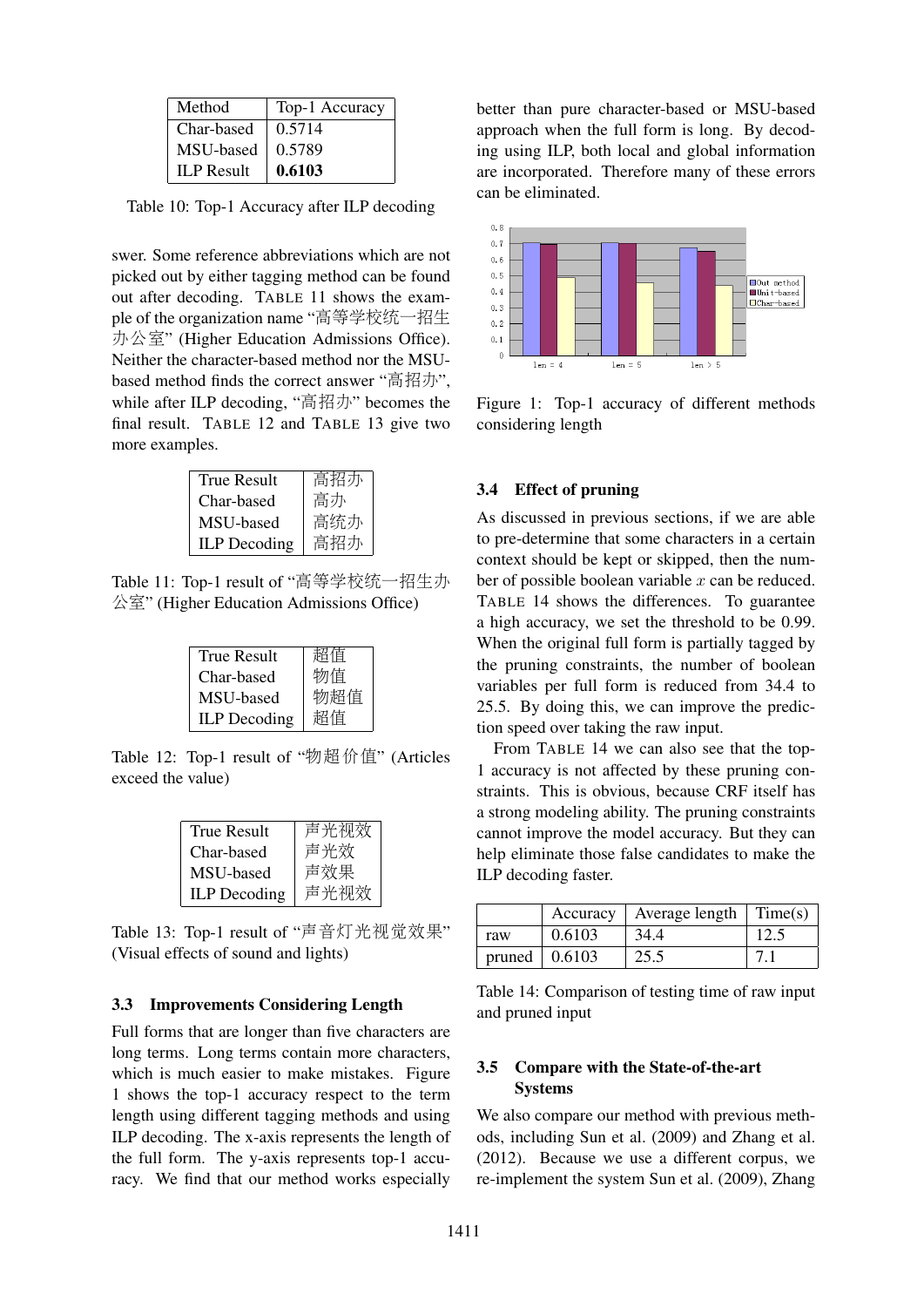et al. (2012) and Sun et al. (2013), and experiment on our corpus. The first two are CRF+GI and DPLVM+GI in Sun et al. (2009), which are reported to outperform the methods in Tsuruoka et al. (2005) and Sun et al. (2008). For DPLVM we use the same model in Sun et al. (2009) and experiment on our own data. We also compare our approach with the method in Zhang et al. (2012). However, Zhang et al. (2012) uses different sources of search engine result information to re-rank the original candidates. We do not use any extra web resources. Because Zhang et al. (2012) uses web information only in its second stage, we use "BIEP"(the tag set used by Zhang et al. (2012)) to denote the first stage of Zhang et al. (2012), which also uses no web information. TABLE 15 shows the results of the comparisons. We can see that our method outperforms all other methods which use no extra resource. Because Zhang et al. (2012) uses extra web resource, the top-1 accuracy of Zhang et al. (2012) is slightly better than ours.

| Method                | Top-1 Accuracy |  |
|-----------------------|----------------|--|
| $CRF + GI$            | 0.5850         |  |
| DPLVM+GL              | 0.5990         |  |
| <b>RIEP</b>           | 0.5812         |  |
| Zhang et al. $(2012)$ | 0.6205         |  |
| Our Result            | 0.6103         |  |

Table 15: Comparison with the state-of-the-art systems

### 4 Related Work

Previous research mainly focuses on "abbreviation disambiguation", and machine learning approaches are commonly used (Park and Byrd, 2001; HaCohen-Kerner et al., 2008; Yu et al., 2006; Ao and Takagi, 2005). These ways of linking abbreviation pairs are effective, however, they cannot solve our problem directly. In many cases the full form is definite while we don't know the corresponding abbreviation.

To solve this problem, some approaches maintain a database of abbreviations and their corresponding "full form" pairs. The major problem of pure database-building approach is obvious. It is impossible to cover all abbreviations, and the building process is quit laborious. To find these pairs automatically, a powerful approach is to find the reference for a full form given the context,

which is referred to as "abbreviation generation".

There is research on heuristic rules for generating abbreviations Barrett and Grems (1960); Bourne and Ford (1961); Taghva and Gilbreth (1999); Park and Byrd (2001); Wren et al. (2002); Hearst (2003). Most of them achieved high performance. However, hand-crafted rules are time consuming to create, and it is not easy to transfer the knowledge of rules from one language to another.

Recent studies of abbreviation generation have focused on the use of machine learning techniques. Sun et al. (2008) proposed a supervised learning approach by using SVM model. Tsuruoka et al. (2005); Sun et al. (2009) formalized the process of abbreviation generation as a sequence labeling problem. In Tsuruoka et al. (2005) each character in the full form is associated with a binary value label y, which takes the value S (Skip) if the character is not in the abbreviation, and value P (Preserve) if the character is in the abbreviation. Then a MEMM model is used to model the generating process. Sun et al. (2009) followed this schema but used DPLVM model to incorporate both local and global information, which yields better results. Sun et al. (2013) also uses machine learning based methods, but focuses on the negative full form problem, which is a little different from our work.

Besides these pure statistical approaches, there are also many approaches using Web as a corpus in machine learning approaches for generating abbreviations.Adar (2004) proposed methods to detect such pairs from biomedical documents. Jain et al. (2007) used web search results as well as search logs to find and rank abbreviates full pairs, which show good result. The disadvantage is that search log data is only available in a search engine backend. The ordinary approaches do not have access to search engine internals. Zhang et al. (2012) used web search engine information to rerank the candidate abbreviations generated by statistical approaches. Compared to their approaches, our method uses no extra resource, but reaches comparable results.

ILP shows good results in many NLP tasks. Punyakanok et al. (2004); Roth and Yih (2005) used it in semantic role labeling (SRL). Martins et al. (2009) used it in dependency parsing. (Zhao and Marcus, 2012) used it in Chinese word segmentation. (Riedel and Clarke, 2006) used ILP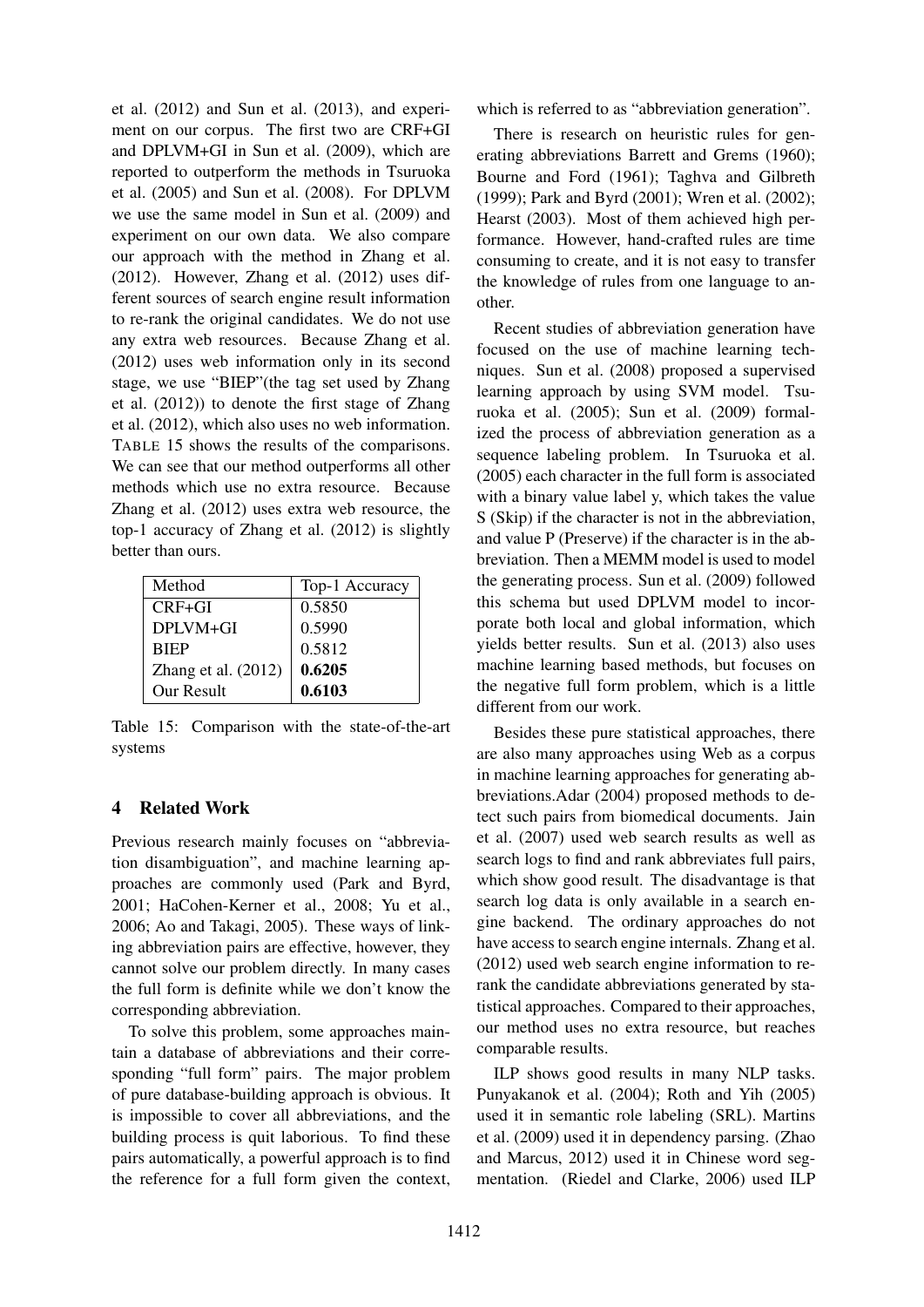in dependency parsing. However, previous works mainly focus on the constraints of avoiding boundary confliction. For example, in SRL, two argument of cannot overlap. In CWS, two Chinese words cannot share a same character. Different to their methods, we investigate on the conflict of labels of character sub-sequences.

## 5 Conclusion and Future work

We propose a new Chinese abbreviation prediction method which can incorporate rich local information while generating the abbreviation globally. We propose the MSU, which is more coarsegrained than character but more fine-grained than word, to capture word information in the sequence labeling framework. Besides the MSUbased method, we use a substring tagging strategy to generate local substring tagging candidates. We use an ILP formulation with various constraints to globally decode the final abbreviation from the generated candidates. Experiments show that our method outperforms the state-of-the-art systems, without using any extra resource. This method is not limited to Chinese abbreviation generation, it can also be applied to similar languages like Japanese.

The results are promising and outperform the baseline methods. The accuracy can still be improved. Potential future works may include using semi-supervised methods to incorporate unlabeled data and design reasonable features from large corpora. We are going to study on these issues in the future.

## Acknowledgments

This research was partly supported by National Natural Science Foundation of China (No.61370117,61333018,61300063),Major National Social Science Fund of China(No.12&ZD227), National High Technology Research and Development Program of China (863 Program) (No. 2012AA011101), and Doctoral Fund of Ministry of Education of China (No. 20130001120004). The contact author of this paper, according to the meaning given to this role by Key Laboratory of Computational Linguistics, Ministry of Education, School of Electronics Engineering and Computer Science, Peking University, is Houfeng Wang. We thank Ke Wu for part of our work is inspired by his previous work at KLCL.

## References

- Adar, E. (2004). Sarad: A simple and robust abbreviation dictionary. *Bioinformatics*, 20(4):527–533.
- Ao, H. and Takagi, T. (2005). Alice: an algorithm to extract abbreviations from medline. *Journal of the American Medical Informatics Association*, 12(5):576–586.
- Barrett, J. and Grems, M. (1960). Abbreviating words systematically. *Communications of the ACM*, 3(5):323–324.
- Bourne, C. and Ford, D. (1961). A study of methods for systematically abbreviating english words and names. *Journal of the ACM (JACM)*, 8(4):538–552.
- HaCohen-Kerner, Y., Kass, A., and Peretz, A. (2008). Combined one sense disambiguation of abbreviations. In *Proceedings of the 46th Annual Meeting of the Association for Computational Linguistics on Human Language Technologies: Short Papers*, pages 61–64. Association for Computational Linguistics.
- Hearst, M. S. (2003). A simple algorithm for identifying abbreviation definitions in biomedical text.
- Jain, A., Cucerzan, S., and Azzam, S. (2007). Acronym-expansion recognition and ranking on the web. In *Information Reuse and Integration, 2007. IRI 2007. IEEE International Conference on*, pages 209–214. IEEE.
- Martins, A. F., Smith, N. A., and Xing, E. P. (2009). Concise integer linear programming formulations for dependency parsing. In *Proceedings of the Joint Conference of the 47th Annual Meeting of the ACL and the 4th International Joint Conference on Natural Language Processing of the AFNLP: Volume 1-Volume 1*, pages 342–350. Association for Computational Linguistics.
- Park, Y. and Byrd, R. (2001). Hybrid text mining for finding abbreviations and their definitions. In *Proceedings of the 2001 conference on empirical methods in natural language processing*, pages 126–133.
- Punyakanok, V., Roth, D., Yih, W.-t., and Zimak, D. (2004). Semantic role labeling via integer linear programming inference. In *Proceedings of the 20th international conference on Compu-*